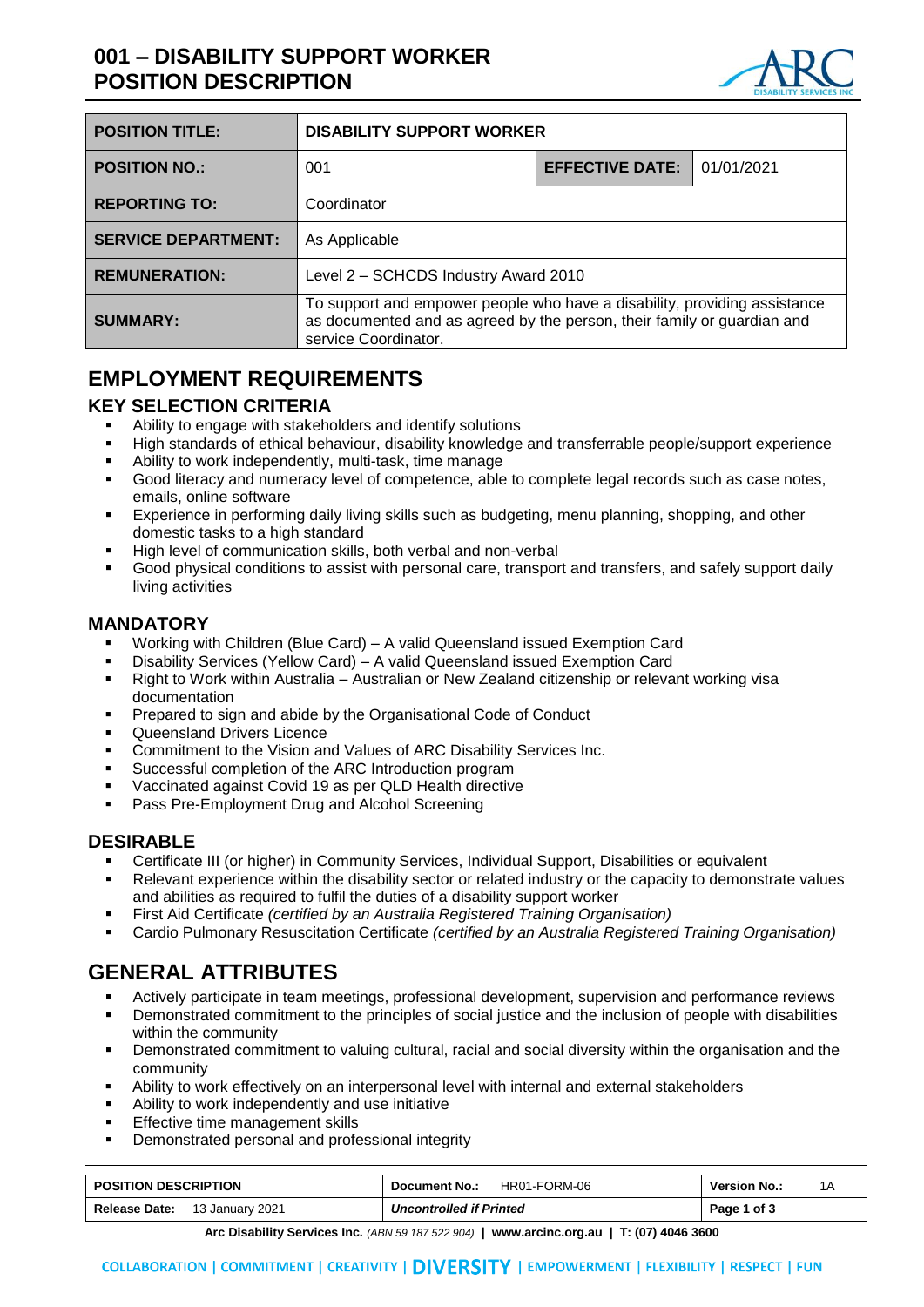## **001 – DISABILITY SUPPORT WORKER POSITION DESCRIPTION**



- Adhere to and provide input into internal policies and procedures to ensure that meet regulatory and compliance standards
- Report any hazards or issues that impact the safety of the workplace
- Fulfil the role in a manner that uses safe work practices
- Ensure all documentation is completed as required and in a manner with reflects the outcomes required

## **JOB PROFILE**

- Provide positive home or community based experiences for the person who has a disability as per documentation provided in the personal details or personal plan, working towards specific goals where identified.
- To support and empower people who have a disability, providing assistance as documented and as agreed by the person, their family or guardian and service coordinator.
- Carry out designated duties/tasks as per the service duty roster, and other reasonable duties as instructed by the employer from time to time.
- Assist with medication and or other permitted healthcare tasks as per the documented and approved medication sheet or healthcare plan and complete the appropriate paperwork.
- Assist with any personal care requirements as needed and directed by the person who has a disability/their family or the service coordinator.
- Facilitate community inclusion and participation, dependent on individual needs, abilities and references, and support clients to establish and maintain relationships and interests through access to community activities, venues and services.
- Carry out as instructed and/or designated, and demonstrate initiative, task and activities aimed at meeting the participants personal/living community needs, team objectives and/or program goals which is consistent with the model of practice.
- Carry out and promote positive routines/duties/activities in a cooperative respectful and flexible manner, which are meaningful and purposeful to the individual
- Encourage positive and socially appropriate behaviour, and effectively manage challenging behaviour.
- Promote empowerment and the right of choice for all people in need of support within the community
- Abide by the service communication, reporting and participant/program progress practices and procedures, by maintaining appropriate client records. And work with clients, family members and other stakeholders in a collaborative and supportive manner.
- Respond to crisis within specified guidelines (Code of Conduct, Policies and Procedures, service roster), and seek assistance to situations outside of specified guidelines.
- Participate in developing and monitoring individual program plans and be accountable for their outcomes.
- When required and/or requested by a Coordinator, be involved in on the job, support and offer assistance to other Disability Support Workers within the scope of your role and delegated authority.
- To be aware of safe working conditions and implement safe working practices in all work areas and report potential hazards, incidents and concerns in a professional and timely manner.
- Maintain current knowledge and understanding of the relevant organisational and policies, procedures and guidelines.
- To embrace change in line with the principles of continuous improvement and play an active role in the future development and direction of the Organisation.
- Maintaining clear professional boundaries with Participants
- Participate in training programs as required, including specific training on individual Participant needs
- Maintain Organisation confidentiality
- Complying with all relevant legislation and codes of conduct
- Daily use of computer systems and software programs to ensure effective service delivery, communication and storage of information
- Have a commitment to team work and contribute to the team and Organisational performance
- Participate in general administration tasks as directed
- Any other task as delegated for the position

| <b>POSITION DESCRIPTION</b>             | HR01-FORM-06<br>Document No.:  | <b>Version No.:</b> |
|-----------------------------------------|--------------------------------|---------------------|
| <b>Release Date:</b><br>13 January 2021 | <b>Uncontrolled if Printed</b> | Page 2 of 3         |

**Arc Disability Services Inc.** *(ABN 59 187 522 904)* **| www.arcinc.org.au | T: (07) 4046 3600**